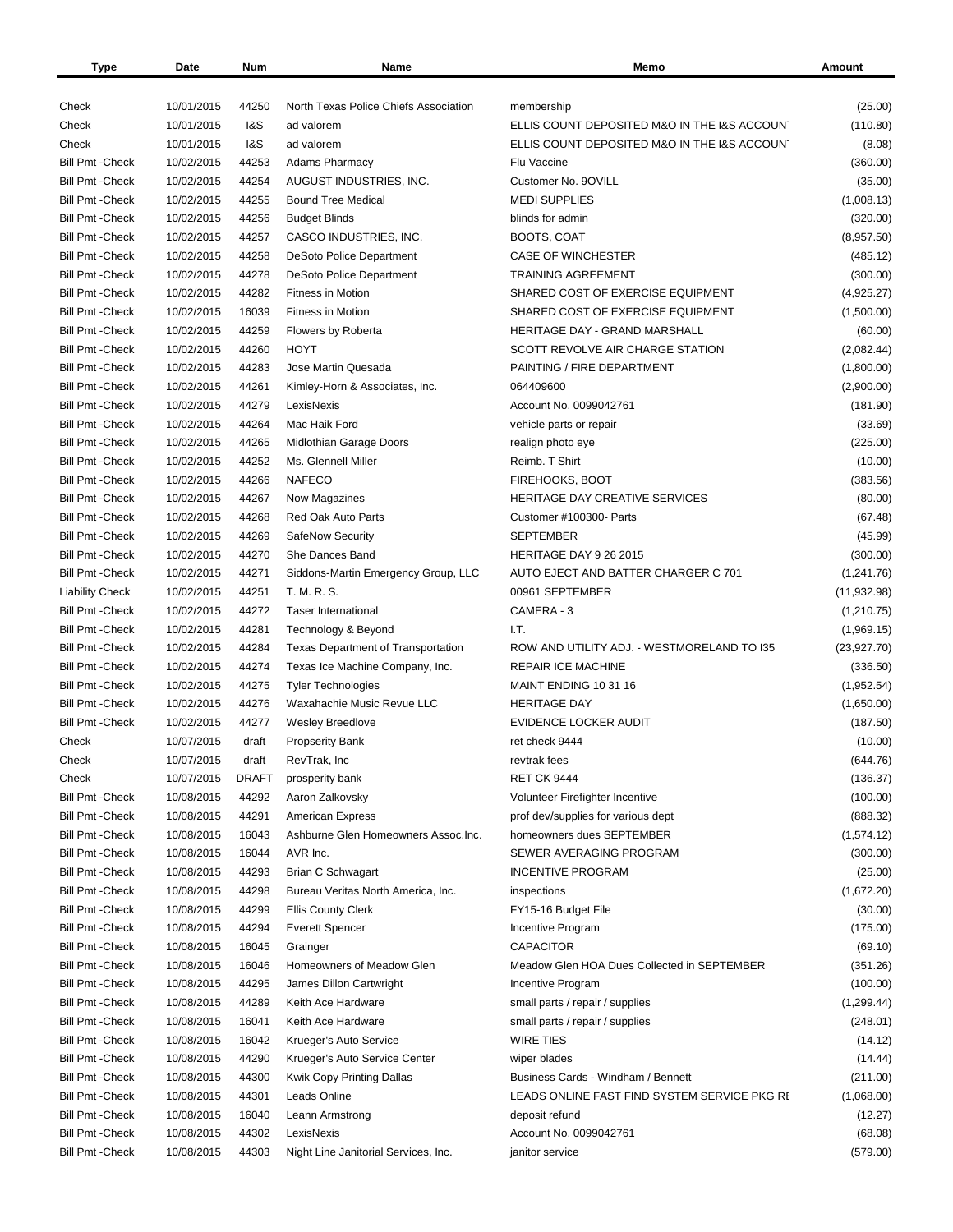| Bill Pmt - Check        | 10/08/2015 | 44316          | OmniBase Services of Texas, LP           | 3RD QTR 2015 17 X 6                              | (102.00)     |
|-------------------------|------------|----------------|------------------------------------------|--------------------------------------------------|--------------|
| <b>Bill Pmt - Check</b> | 10/08/2015 | 44304          | Pam Woodall                              | phone reimbursement                              | (70.00)      |
| <b>Bill Pmt - Check</b> | 10/08/2015 | 44314          | Progressive Waste Solutions of Tx, Inc.  | 9/1/15 to 9/30/15                                | (18, 343.00) |
| Check                   | 10/08/2015 | draft          | <b>Propserity Bank</b>                   | ret check 118                                    | (10.00)      |
| <b>Liability Check</b>  | 10/08/2015 | draft          | QuickBooks Payroll Service               | Created by Payroll Service on 10/06/2015         | (42, 402.50) |
| <b>Bill Pmt - Check</b> | 10/08/2015 | 44305          | <b>Red The Uniform Tailor</b>            | uniforms                                         | (152.15)     |
| <b>Bill Pmt - Check</b> | 10/08/2015 | 44306          | Sam Houston State University             | Annual Lease for Crimes Software 10/1/15-9/30/16 | (15,000.00)  |
| <b>Bill Pmt - Check</b> | 10/08/2015 | 44296          | Sean Baily                               | volunteer incentive program                      | (465.00)     |
| <b>Bill Pmt - Check</b> | 10/08/2015 | 44317          | Stephen B. Trammell DO                   | 2665                                             | (65.00)      |
| <b>Bill Pmt - Check</b> | 10/08/2015 | 44307          | <b>Taser International</b>               | HOLSTER, BLACKHAWK                               | (66.21)      |
| <b>Bill Pmt - Check</b> | 10/08/2015 | 44308          | Technology & Beyond                      | IT.                                              | (1,555.98)   |
| <b>Bill Pmt - Check</b> | 10/08/2015 | 44309          | TEXAS MUNICIPAL LEAGUE IRP               | Quarterly TML Insurance Pmt.                     | (13,358.03)  |
| <b>Bill Pmt - Check</b> |            |                |                                          |                                                  |              |
|                         | 10/08/2015 | 44310          | The MacFarlane Firm, PC                  | legal services                                   | (1,455.00)   |
| <b>Bill Pmt - Check</b> | 10/08/2015 | 16047          | The Police & Sheriffs Press              | id cards                                         | (204.05)     |
| <b>Bill Pmt - Check</b> | 10/08/2015 | 44313          | The Police and Sheriffs Press            | id cards                                         | (141.08)     |
| <b>Bill Pmt - Check</b> | 10/08/2015 | 44297          | Timothy J. Sherwood                      | Incentive Program                                | (300.00)     |
| <b>Bill Pmt - Check</b> | 10/08/2015 | 16048          | TML Intergovernmental Risk Pool          | Contract 5016                                    | (3,072.22)   |
| <b>Bill Pmt - Check</b> | 10/08/2015 | 44312          | TransUnion Risk Alternative              | <b>SEPTEMBER</b>                                 | (1.25)       |
| <b>Bill Pmt - Check</b> | 10/08/2015 | 44315          | <b>Verizon Wireless</b>                  | 722480877-00001                                  | (1,060.98)   |
| <b>Bill Pmt - Check</b> | 10/08/2015 | 16049          | Verizon Wireless                         | 722480877-00001                                  | (102.55)     |
| Check                   | 10/08/2015 | <b>DRAFT</b>   | prosperity bank                          | RET CK 118                                       | (61.03)      |
| Check                   | 10/09/2015 | 16052          | City of Ovilla General Fund              | DUE TO OVILLA GF pr 10 9 15                      | (11,683.25)  |
| Paycheck                | 10/09/2015 | 44285          | Payroll                                  | payroll                                          | (1,002.60)   |
| Check                   | 10/09/2015 | draft          | <b>Propserity Bank</b>                   | ret check 8882                                   | (10.00)      |
| <b>Liability Check</b>  | 10/09/2015 | 44286          | Texas Child Support Disbursement Unit    | child support                                    | (192.50)     |
| <b>Liability Check</b>  | 10/09/2015 | 44288          | Texas Child Support Disbursement Unit    | child support                                    | (164.77)     |
| <b>Liability Check</b>  | 10/09/2015 | 44287          | United States Treasury                   | 75-1399345 PER END 10/3/15                       | (7,915.68)   |
| Check                   | 10/09/2015 | <b>DRAFT</b>   | prosperity bank                          | <b>RET CK 8882</b>                               | (118.66)     |
| Check                   | 10/13/2015 | draft          | <b>Propserity Bank</b>                   | ret check 803                                    | (10.00)      |
| Check                   | 10/13/2015 | <b>DRAFT</b>   | prosperity bank                          | <b>RET CK 803</b>                                | (264.39)     |
| Check                   | 10/14/2015 | draft          | <b>Propserity Bank</b>                   | ret check 5368                                   | (10.00)      |
| Check                   | 10/14/2015 | <b>DRAFT</b>   | prosperity bank                          | <b>RET CK 5368</b>                               | (120.00)     |
| <b>Bill Pmt - Check</b> | 10/20/2015 | 16050          | <b>State Comptroller</b>                 | 1-75-1399345-5                                   | (1,235.29)   |
| Check                   | 10/21/2015 | <b>1&amp;S</b> | ad valorem                               | ELLIS COUNT DEPOSITED M&O IN THE I&S ACCOUNT     | (89.57)      |
|                         |            |                | QuickBooks Payroll Service               |                                                  | (42, 505.56) |
| <b>Liability Check</b>  | 10/22/2015 | draft          |                                          | Created by Payroll Service on 10/20/2015         |              |
| <b>Bill Pmt-Check</b>   | 10/23/2015 | 44323          | Air Supply of North Texas                | Customer No. 30234                               | (16.80)      |
| <b>Bill Pmt - Check</b> | 10/23/2015 | 44324          | AT&T 515-3390                            | 972 515-3390 980 3                               | (113.56)     |
| Bill Pmt - Check        | 10/23/2015 | 44325          | <b>ATMOS Energy</b>                      | Customer No. 3034206231                          | (52.08)      |
| <b>Bill Pmt - Check</b> | 10/23/2015 | 16055          | AVR Inc.                                 | POSTCARD BILLING STOCK                           | (907.32)     |
| <b>Bill Pmt - Check</b> | 10/23/2015 | 44326          | <b>Bound Tree Medical</b>                | medl SUPPLIES                                    | (186.08)     |
| <b>Bill Pmt - Check</b> | 10/23/2015 | 44327          | Carrot-Top Industries, Inc.              | 000523376-FLAGS                                  | (125.16)     |
| <b>Bill Pmt - Check</b> | 10/23/2015 | 44328          | <b>Chenelle Slater</b>                   | MISC. FINE OVERPAYMENT                           | (0.60)       |
| <b>Bill Pmt - Check</b> | 10/23/2015 | 44351          | Citibank                                 | prof dev/supplies for various dept               | (2,573.23)   |
| <b>Bill Pmt - Check</b> | 10/23/2015 | 16054          | Citibank                                 | prof dev/supplies for various dept               | (1,485.44)   |
| <b>Bill Pmt - Check</b> | 10/23/2015 | 16056          | City of Dallas                           | Account No. 100291064                            | (48,580.41)  |
| Check                   | 10/23/2015 | 16053          | City of Ovilla General Fund              | DUE TO OVILLA GF pr 10 23 15                     | (11, 807.19) |
| <b>Bill Pmt - Check</b> | 10/23/2015 | 44329          | DeSoto Janitorial Supply, Inc.           | <b>CUSTODIAL SUPPLIES</b>                        | (115.88)     |
| <b>Bill Pmt - Check</b> | 10/23/2015 | 16058          | Dyer, Dewer                              | deposit refund                                   | (18.56)      |
| <b>Bill Pmt - Check</b> | 10/23/2015 | 44330          | <b>ERCOT</b>                             | <b>ERCOT Membership</b>                          | (100.00)     |
| <b>Bill Pmt - Check</b> | 10/23/2015 | 44331          | <b>First Check Applicant Screening</b>   | SOLISITOR CHECK - CISNERO, BALLANCE              | (56.00)      |
| <b>Bill Pmt - Check</b> | 10/23/2015 | 44332          | Gingerbread House                        | CHILDRENS ADVOCACY CENTER                        | (1,000.00)   |
| <b>Bill Pmt - Check</b> | 10/23/2015 | 44345          | KONICA MINOLTA BUSINESS SOLUTION         | Contract No. 061-0040730-000                     | (249.42)     |
| <b>Bill Pmt - Check</b> | 10/23/2015 | 16059          | Lower Colorado River Authority           | testing                                          | (207.70)     |
| <b>Bill Pmt - Check</b> | 10/23/2015 | 44333          | MES - Texas                              | HUD, GAGE, LABOR                                 | (918.00)     |
| <b>Bill Pmt - Check</b> | 10/23/2015 | 44334          | North Texas Tollway Authority            | 2443111                                          | (9.23)       |
|                         | 10/23/2015 | 44318          |                                          |                                                  | (1,003.10)   |
| Paycheck                |            |                | Payroll                                  | payroll                                          |              |
| Paycheck                | 10/23/2015 | 44319          | Payroll                                  | payroll                                          | (299.91)     |
| <b>Bill Pmt - Check</b> | 10/23/2015 | 44335          | Perdue, Brandon, Fielder, Collins & Mott | Collection Agency Fee for SEPTEMBER              | (885.60)     |
| Bill Pmt - Check        | 10/23/2015 | 44346          | Quill                                    | office supplies                                  | (1, 157.31)  |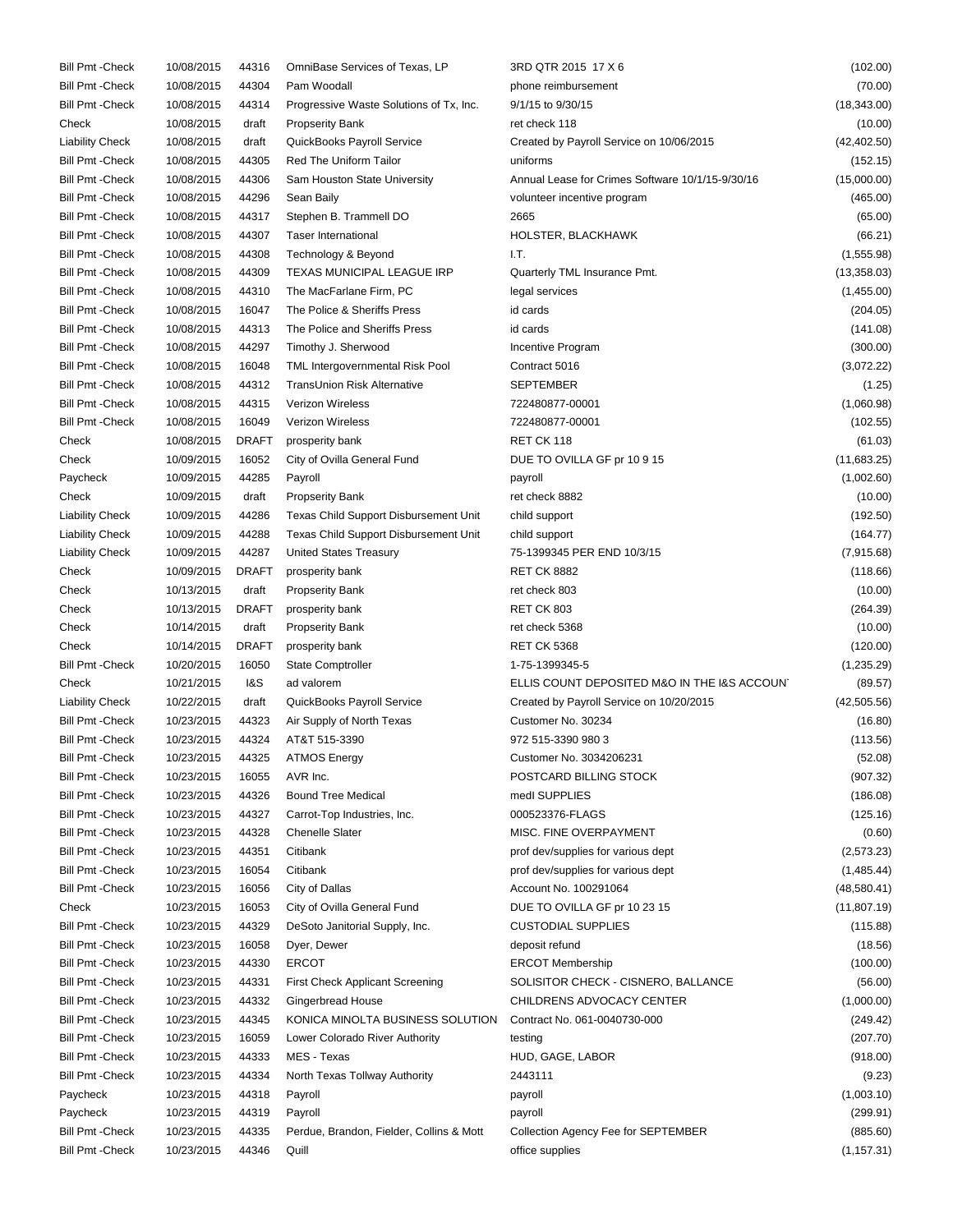| <b>Bill Pmt - Check</b> | 10/23/2015 | 16060          | <b>Quill Corporation</b>                     | C5884618                                           | (91.95)      |
|-------------------------|------------|----------------|----------------------------------------------|----------------------------------------------------|--------------|
| <b>Bill Pmt - Check</b> | 10/23/2015 | 44350          | Red Oak Car Wash                             | Car Wash Charges                                   | (25.98)      |
| <b>Bill Pmt - Check</b> | 10/23/2015 | 44347          | <b>Red The Uniform Tailor</b>                | SHIRTS / PANTS                                     | (346.20)     |
| <b>Bill Pmt - Check</b> | 10/23/2015 | 44348          | Ricoh Americas Corportation - Admin          | 12842111                                           | (283.30)     |
| <b>Bill Pmt - Check</b> | 10/23/2015 | 44349          | Ricoh USA, Inc. Police Dept                  | customer number 603 0004907 000                    | (84.37)      |
| <b>Bill Pmt - Check</b> | 10/23/2015 | 44337          | <b>SAM'S CLUB</b>                            | Membership Renewal                                 | (45.00)      |
| <b>Bill Pmt - Check</b> | 10/23/2015 | 44338          | Shell                                        | Account No. 80 728 0062 9                          | (2,369.50)   |
| <b>Bill Pmt - Check</b> | 10/23/2015 | 16061          | Shell                                        | 80-728-0062-9                                      | (616.62)     |
| <b>Bill Pmt - Check</b> | 10/23/2015 | 44339          | Technology & Beyond                          | ON SITE SUPPORT - Server did not restart correctly | (427.50)     |
| <b>Liability Check</b>  | 10/23/2015 | 44320          | Texas Child Support Disbursement Unit        | child support                                      | (192.50)     |
| <b>Liability Check</b>  | 10/23/2015 | 44322          | Texas Child Support Disbursement Unit        | child support                                      | (164.77)     |
| <b>Bill Pmt - Check</b> | 10/23/2015 | 44340          | <b>Texas Municipal Human Resources Assoc</b> | membership                                         | (75.00)      |
| <b>Bill Pmt - Check</b> | 10/23/2015 | 44341          | <b>Texas Police Chiefs Association</b>       | Membership Renewal - B. WINDHAM                    | (210.00)     |
| <b>Bill Pmt - Check</b> | 10/23/2015 | 44342          | The Police and Sheriffs Press                | ID CARDS CHIEF / JOEY                              | (32.49)      |
| <b>Bill Pmt - Check</b> | 10/23/2015 | 44343          | <b>TMCA Yellow Rose Chapter</b>              | YR DUES 15-16 OVILLA                               | (50.00)      |
| <b>Bill Pmt - Check</b> | 10/23/2015 | 16057          | Trinity River Authority of Texas             | waste water                                        | (28,904.00)  |
| <b>Bill Pmt - Check</b> | 10/23/2015 | 44344          |                                              | rental                                             |              |
|                         |            |                | UNITED SITE SERVICES OF Texas, Inc.          |                                                    | (435.37)     |
| <b>Liability Check</b>  | 10/23/2015 | 44321          | <b>United States Treasury</b>                | 75-1399345 per. end 10/17/2015                     | (7,659.68)   |
| <b>Bill Pmt - Check</b> | 10/27/2015 | 44352          | Beyond Backyards                             | SILVER SPUR PLAY SET                               | (4,000.00)   |
| <b>Bill Pmt - Check</b> | 10/27/2015 | 16062          | Britton Meter Supply, Inc.                   | meter supplies                                     | (994.38)     |
| Check                   | 10/27/2015 | <b>1&amp;S</b> | ad valorem                                   | ELLIS COUNT DEPOSITED M&O IN THE I&S ACCOUNT       | (266.66)     |
| <b>Liability Check</b>  | 10/28/2015 | 44369          | Aetna                                        | <b>NOVEMBER</b>                                    | (895.50)     |
| <b>Liability Check</b>  | 10/28/2015 | 44370          | <b>AFLAC</b>                                 | <b>NOVEMBER</b>                                    | (951.94)     |
| <b>Bill Pmt - Check</b> | 10/28/2015 | 44353          | Big D Quality Printers, LLC                  | business cards / door hangers                      | (396.53)     |
| <b>Bill Pmt - Check</b> | 10/28/2015 | 44363          | <b>Birch Communications</b>                  | Account id 719994                                  | (634.88)     |
| <b>Bill Pmt - Check</b> | 10/28/2015 | 16067          | <b>Birch Communications</b>                  | Account id 719994                                  | (211.63)     |
| <b>Bill Pmt - Check</b> | 10/28/2015 | 44373          | <b>Blue Cross Blue Shield</b>                | Account No. 028829 - City of Ovilla/OCTOBER 2015   | (10,000.72)  |
| <b>Bill Pmt - Check</b> | 10/28/2015 | 16068          | <b>Blue Cross Blue Shield</b>                | Account No. 028829 - City of Ovilla/September 2014 | (2,649.20)   |
| <b>Bill Pmt - Check</b> | 10/28/2015 | 16064          | Britton Meter Supply, Inc.                   | <b>BRASS</b>                                       | (187.69)     |
| <b>Liability Check</b>  | 10/28/2015 | 44371          | <b>Colonial Life Processing Center</b>       | <b>NOVEMBER</b>                                    | (29.94)      |
| <b>Bill Pmt - Check</b> | 10/28/2015 | 16066          | Gexa Energy LP                               | Account No. 91893-2                                | (2,475.54)   |
| <b>Bill Pmt - Check</b> | 10/28/2015 | 44358          | Gexa Energy, LP                              | Account No. 91893-2                                | (4,853.96)   |
| <b>Bill Pmt - Check</b> | 10/28/2015 | 44354          | HILCO ELECTRIC COOPERATIVE, INC.             | Account No. 4400864000                             | (550.90)     |
| <b>Bill Pmt - Check</b> | 10/28/2015 | 16065          | Hilco Electric Cooperative, Inc.             | 5605450                                            | (82.19)      |
| <b>Bill Pmt - Check</b> | 10/28/2015 | 44364          | Mac Haik Ford                                | pd 103 fan asy. /anti freeze                       | (701.91)     |
| <b>Bill Pmt - Check</b> | 10/28/2015 | 44365          | NORTH CENTRAL TEXAS COG                      | FY 2015 Regional Public Works Program              | (3,353.00)   |
| <b>Bill Pmt - Check</b> | 10/28/2015 | 44359          | OFFICE DEPOT                                 | <b>BINDERS</b>                                     | (59.98)      |
| <b>Bill Pmt - Check</b> | 10/28/2015 | 44366          | O'REILLY AUTO PARTS                          | key holder                                         | (5.99)       |
| <b>Bill Pmt - Check</b> | 10/28/2015 | 44367          | Red Oak Auto Parts                           | Customer #100300- Parts                            | (155.98)     |
| <b>Bill Pmt - Check</b> | 10/28/2015 | 44360          | Ricoh Americas Corportation - Admin          | 12842111                                           | (200.29)     |
| <b>Bill Pmt - Check</b> | 10/28/2015 | 44374          | Russell Byrum Signs, Inc.                    | sign repair                                        | (2,400.00)   |
| <b>Bill Pmt - Check</b> | 10/28/2015 | 44355          | Scott Kurth                                  | <b>OCTOBER COURT</b>                               | (585.00)     |
| <b>Bill Pmt - Check</b> | 10/28/2015 | 44361          | STATE COMPTROLLER                            | STATE CRIMINAL COST & FEES QTR END 9 30 15         | (5,837.05)   |
| <b>Liability Check</b>  | 10/28/2015 | 44372          | Superior Vision of Texas                     | <b>NOVEMBER</b>                                    | (171.69)     |
| <b>Bill Pmt - Check</b> | 10/28/2015 | 44356          | <b>Texas Workforce Commission</b>            | 99-991132-3                                        | (2,790.00)   |
| <b>Bill Pmt - Check</b> | 10/28/2015 | 44368          | The Police and Sheriffs Press                | ID CARDS KRETLOW / LOWDEN                          | (32.49)      |
| <b>Bill Pmt - Check</b> | 10/28/2015 | 44375          | U. S. Postal Service                         | permit #13 newsletters                             | (500.00)     |
| <b>Bill Pmt - Check</b> | 10/28/2015 | 16063          | U.S. Postal Service                          | <b>WATER BILLS</b>                                 | (500.00)     |
| <b>Bill Pmt - Check</b> | 10/28/2015 | 44362          | WAL-MART COMMUNITY                           | 8639-Credit Card Charges                           | (203.64)     |
| <b>Bill Pmt - Check</b> | 10/28/2015 | 44357          | WAXAHACHIE DAILY LIGHT                       | Customer No. 116101                                | (983.38)     |
| Check                   | 10/28/2015 | 1&S            | ad valorem                                   | ELLIS COUNT DEPOSITED M&O IN THE I&S ACCOUNT       | (140.43)     |
| Check                   | 10/29/2015 | 1&S            | ad valorem                                   | ELLIS COUNT DEPOSITED M&O IN THE I&S ACCOUNT       | (410.42)     |
| Check                   | 10/30/2015 | 44376          | Petty Cash                                   | Tammy Petty Cash for Permit 13                     | (225.00)     |
| Check                   | 11/02/2015 | 1&S            | ad valorem                                   | ELLIS COUNT DEPOSITED M&O IN THE I&S ACCOUNT       | (488.78)     |
| Check                   | 11/03/2015 | 1&S            | ad valorem                                   | ELLIS COUNT DEPOSITED M&O IN THE I&S ACCOUNT       | (366.70)     |
| Check                   | 11/04/2015 | 1&S            | ad valorem                                   | ELLIS COUNT DEPOSITED M&O IN THE I&S ACCOUNT       | (3,425.58)   |
| <b>Liability Check</b>  | 11/05/2015 | draft          | QuickBooks Payroll Service                   | Created by Payroll Service on 11/03/2015           | (39, 395.52) |
| Check                   | 11/05/2015 | 1&S            | ad valorem                                   | ELLIS COUNT DEPOSITED M&O IN THE I&S ACCOUNT       | (1,368.67)   |
| Check                   | 11/05/2015 | draft          | RevTrak, Inc                                 | RETURN REVTRAK                                     | (583.94)     |
|                         |            |                |                                              |                                                    |              |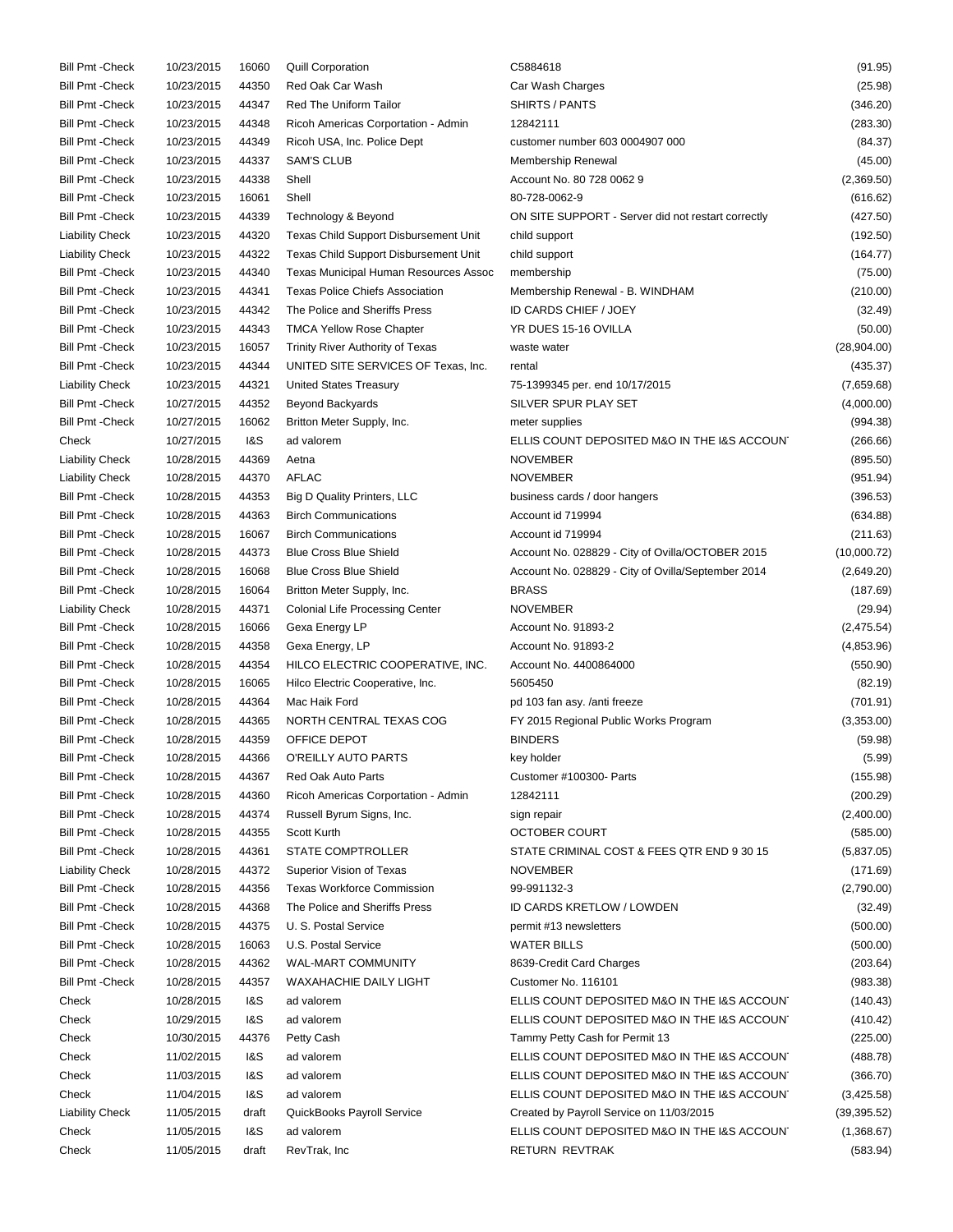| <b>Bill Pmt - Check</b> | 11/06/2015 | 44383        | Aaron Zalkovsky                         | Volunteer Firefighter Incentive              | (87.50)      |
|-------------------------|------------|--------------|-----------------------------------------|----------------------------------------------|--------------|
| <b>Bill Pmt - Check</b> | 11/06/2015 | 44400        | Air Supply of North Texas               | Customer No. 30234                           | (18.60)      |
| <b>Bill Pmt - Check</b> | 11/06/2015 | 44392        | <b>American Express</b>                 | prof dev/supplies for various dept           | (1,016.79)   |
| <b>Bill Pmt - Check</b> | 11/06/2015 | 44401        | APAC TEXAS, INC                         | Customer No. 209019                          | (6,011.41)   |
| <b>Bill Pmt - Check</b> | 11/06/2015 | 16070        | Ashburne Glen Homeowners Assoc. Inc.    | homeowners dues OCTOBER                      | (1,484.30)   |
| <b>Bill Pmt - Check</b> | 11/06/2015 | 16073        | <b>B2O &amp; Associates</b>             | <b>ELBOW SCREEN</b>                          | (510.45)     |
| <b>Bill Pmt - Check</b> | 11/06/2015 | 44402        | Blackboard Inc.                         | 317576                                       | (5,349.00)   |
| <b>Bill Pmt - Check</b> | 11/06/2015 | 44403        | <b>Bound Tree Medical</b>               | <b>MEDI SUPPLIES</b>                         | (55.66)      |
| <b>Bill Pmt - Check</b> | 11/06/2015 | 44384        | <b>Brian C Schwagart</b>                | <b>INCENTIVE PROGRAM</b>                     | (100.00)     |
| <b>Bill Pmt - Check</b> | 11/06/2015 | 16074        | Britton Meter Supply, Inc.              | <b>TUBING</b>                                | (42.00)      |
| <b>Bill Pmt - Check</b> | 11/06/2015 | 44393        | Bureau Veritas North America, Inc.      | inspections                                  | (2,463.88)   |
| <b>Bill Pmt - Check</b> | 11/06/2015 | 44394        | City of Midlothian                      | <b>COMJMUNICATIONS</b>                       | (14,525.00)  |
| <b>Bill Pmt - Check</b> | 11/06/2015 | 16071        | City of Midlothian                      | 5384                                         | (6,225.00)   |
| <b>Bill Pmt - Check</b> | 11/06/2015 | 44395        | DeSoto Janitorial Supply, Inc.          | <b>CUSTODIAL SUPPLIES</b>                    | (27.61)      |
| <b>Bill Pmt - Check</b> | 11/06/2015 | 44396        | <b>DFW Print Management</b>             | <b>NEWS LETTERS</b>                          | (777.82)     |
| <b>Bill Pmt - Check</b> | 11/06/2015 | 16075        | DPC INDUSTIRES, INC.                    | chemicals                                    | (876.38)     |
| <b>Bill Pmt - Check</b> | 11/06/2015 | 44397        |                                         | <b>C DENNEY</b>                              |              |
|                         |            |              | Dr. Katherine Donaldson, Psy. D.        |                                              | (200.00)     |
| <b>Bill Pmt - Check</b> | 11/06/2015 | 44398        | <b>Ellis Central Appraisal District</b> | 1st Qtr. Tax Appraisal Fee                   | (3,568.32)   |
| <b>Bill Pmt - Check</b> | 11/06/2015 | 44399        | Ellis County Precinct #4                | <b>EMULSION BASE AND ROCK</b>                | (7, 195.00)  |
| <b>Bill Pmt - Check</b> | 11/06/2015 | 44385        | <b>Everett Spencer</b>                  | Incentive Program                            | (175.00)     |
| <b>Bill Pmt - Check</b> | 11/06/2015 | 16076        | HD Supply Waterworks, LTD               | water parts and or suplies                   | (109.68)     |
| <b>Bill Pmt - Check</b> | 11/06/2015 | 16072        | Homeowners of Meadow Glen               | Meadow Glen HOA Dues Collected in OCTOBER    | (320.09)     |
| <b>Bill Pmt - Check</b> | 11/06/2015 | 16077        | Image Mart, LLC                         | uniforms                                     | (378.15)     |
| <b>Bill Pmt - Check</b> | 11/06/2015 | 44404        | J.P. Cooke Company                      | Dog Tags                                     | (112.51)     |
| <b>Bill Pmt - Check</b> | 11/06/2015 | 44386        | Jacki Witherspoon                       | <b>INCENTIVE PROGRAM</b>                     | (150.00)     |
| <b>Bill Pmt - Check</b> | 11/06/2015 | 44387        | James Dillon Cartwright                 | <b>INCENTIVE PROGRAM</b>                     | (150.00)     |
| <b>Bill Pmt - Check</b> | 11/06/2015 | 44388        | John Chapman                            | Incentive Program                            | (300.00)     |
| <b>Bill Pmt - Check</b> | 11/06/2015 | 44405        | KONICA MINOLTA BUSINESS                 | copier                                       | (473.94)     |
| <b>Bill Pmt - Check</b> | 11/06/2015 | 44406        | L. & L. Graphics                        | Letterhead                                   | (210.00)     |
| <b>Bill Pmt - Check</b> | 11/06/2015 | 44407        | Mr. Steve Wakeland                      | Reimburse Bldg Repair - Home Depot           | (22.01)      |
| <b>Bill Pmt - Check</b> | 11/06/2015 | 44408        | <b>NAFECO</b>                           | <b>STATION BOOTS</b>                         | (242.56)     |
| <b>Bill Pmt - Check</b> | 11/06/2015 | 44409        | Night Line Janitorial Services, Inc.    | janitor service                              | (579.00)     |
| <b>Bill Pmt - Check</b> | 11/06/2015 | 44410        | Pam Woodall                             | phone reimbursement                          | (70.00)      |
| Paycheck                | 11/06/2015 | 44377        | Payroll                                 | payroll                                      | (941.81)     |
| Paycheck                | 11/06/2015 | 44378        | Payroll                                 | payroll                                      | (299.92)     |
| <b>Bill Pmt - Check</b> | 11/06/2015 | 44411        | PepWear, LLC                            | uniforms                                     | (160.00)     |
| Check                   | 11/06/2015 | DRAFT        | <b>Prosperity Bank</b>                  | <b>BANK CHARGES</b>                          | (20.00)      |
| <b>Bill Pmt - Check</b> | 11/06/2015 | 44412        | Quill                                   | office supplies                              | (387.68)     |
| <b>Bill Pmt - Check</b> | 11/06/2015 | 44413        | Red Oak Car Wash                        | Car Wash Charges                             | (34.97)      |
| <b>Bill Pmt - Check</b> | 11/06/2015 | 44414        | SafeNow Security                        | <b>OCTOBER</b>                               | (45.99)      |
| <b>Bill Pmt - Check</b> | 11/06/2015 | 44389        | Sean Baily                              | volunteer incentive program                  | (200.00)     |
| <b>Bill Pmt - Check</b> | 11/06/2015 | 44415        | Siddons-Martin Emergency Group, LLC     | #702 INSPECTION                              | (1, 176.97)  |
| <b>Bill Pmt - Check</b> | 11/06/2015 | 44416        | Stephen B. Trammell DO                  | 2665                                         | (65.00)      |
| <b>Liability Check</b>  | 11/06/2015 | 44391        | T. M. R. S.                             | 00961 october 2015                           | (13, 102.74) |
|                         |            |              |                                         |                                              |              |
| <b>Bill Pmt - Check</b> | 11/06/2015 | 44417        | Technology & Beyond                     | monthly maint agreement                      | (1,470.00)   |
| <b>Liability Check</b>  | 11/06/2015 | 44380        | Texas Child Support Disbursement Unit   | child support                                | (192.50)     |
| <b>Liability Check</b>  | 11/06/2015 | 44382        | Texas Child Support Disbursement Unit   | child support                                | (164.77)     |
| <b>Bill Pmt - Check</b> | 11/06/2015 | 44418        | The MacFarlane Firm, PC                 | legal services                               | (30.00)      |
| <b>Bill Pmt - Check</b> | 11/06/2015 | 44419        | The Police and Sheriffs Press           | <b>ID CARDS MARIO</b>                        | (15.00)      |
| <b>Bill Pmt - Check</b> | 11/06/2015 | 44390        | Timothy J. Sherwood                     | <b>INCENTIVE PROGRAM</b>                     | (100.00)     |
| <b>Bill Pmt - Check</b> | 11/06/2015 | 44420        | <b>TMCA Yellow Rose Chapter</b>         | <b>CHAPTER MEETING</b>                       | (20.00)      |
| <b>Bill Pmt - Check</b> | 11/06/2015 | 44421        | TransUnion Risk Alternative             | <b>OCTOBER</b>                               | (6.50)       |
| <b>Liability Check</b>  | 11/06/2015 | 44381        | United States Treasury                  | 75-1399345 PER END 10 31 15                  | (7, 186.40)  |
| Check                   | 11/06/2015 | 1&S          | ad valorem                              | ELLIS COUNT DEPOSITED M&O IN THE I&S ACCOUNT | (1,988.66)   |
| Check                   | 11/06/2015 | <b>DRAFT</b> | prosperity bank                         | RETURNED CK 186                              | (579.42)     |
| Check                   | 11/06/2015 | <b>DRAFT</b> | prosperity bank                         | RETURNED CK 159                              | (160.00)     |
| Check                   | 11/09/2015 | 16100        | City of Ovilla General Fund             | due to gf                                    | (11, 272.36) |
| Check                   | 11/10/2015 | 16079        | City of Ovilla General Fund             | <b>GARBAGE OCTOBER</b>                       | (17,746.59)  |
| <b>Bill Pmt - Check</b> | 11/12/2015 | 44422        | A & B State Inspection                  | veh inspection                               | (19.00)      |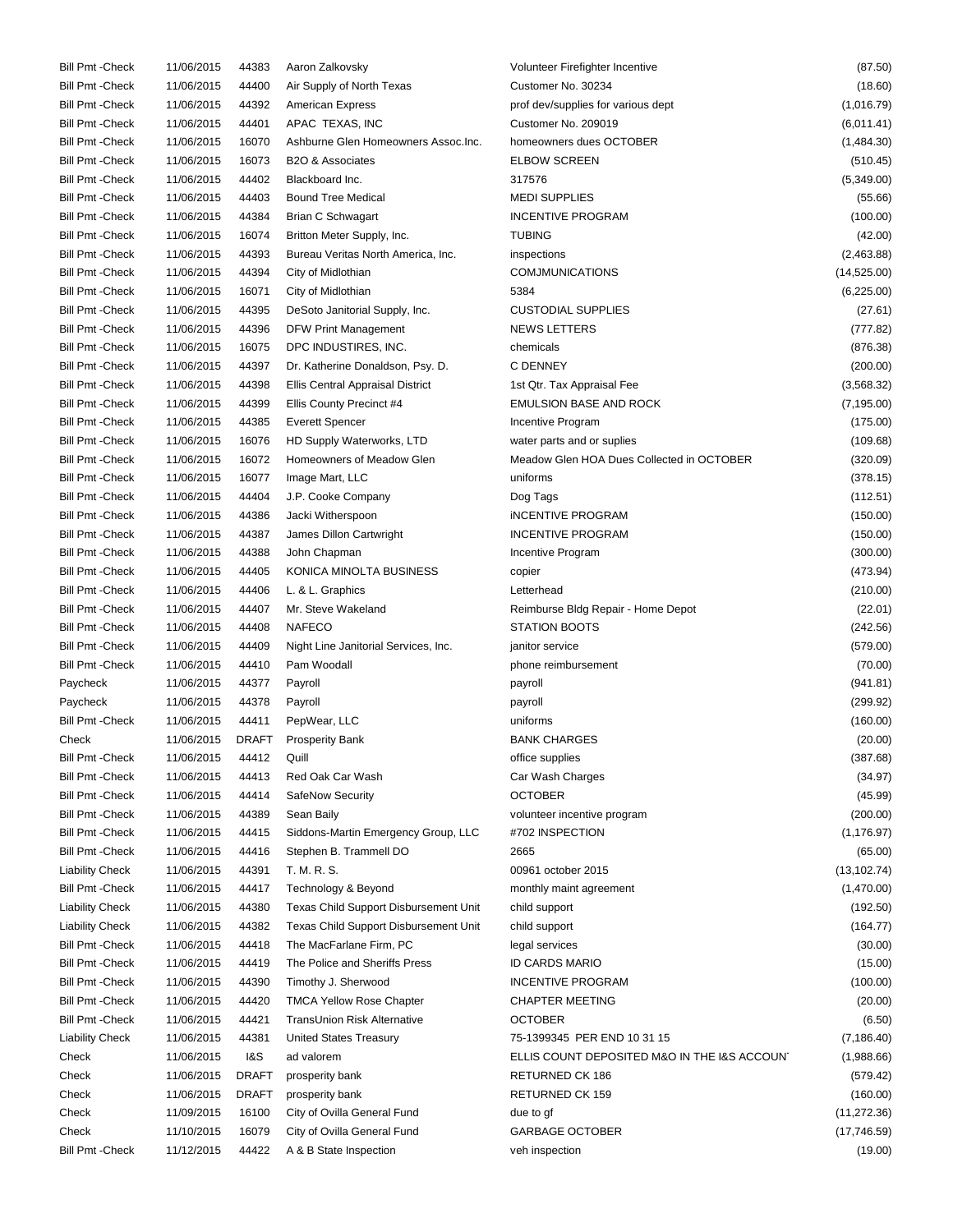| <b>Bill Pmt - Check</b> | 11/12/2015 | 44431        | AT&T 515-3390                                              | 972 515-3390 980 3                                        | (113.55)     |
|-------------------------|------------|--------------|------------------------------------------------------------|-----------------------------------------------------------|--------------|
| <b>Bill Pmt - Check</b> | 11/12/2015 | 16082        | <b>Chuck Fairbanks Chevrolet</b>                           | AC CONTROL PANEL 2008 CHEVY                               | (231.50)     |
| <b>Bill Pmt - Check</b> | 11/12/2015 | 44430        | Citibank                                                   | prof dev/supplies for various dept                        | (3,484.24)   |
| <b>Bill Pmt - Check</b> | 11/12/2015 | 16081        | Citibank                                                   | prof dev/supplies for various dept                        | (2, 133.73)  |
| <b>Bill Pmt - Check</b> | 11/12/2015 | 16083        | City of Dallas                                             | Account No. 100291064                                     | (42,864.21)  |
| <b>Bill Pmt - Check</b> | 11/12/2015 | 44438        | Clifford Power Systems, Inc.                               | generator parts/supplies                                  | (3,959.97)   |
| <b>Bill Pmt - Check</b> | 11/12/2015 | 44432        | Ennis Ford Inc.                                            | OIL - STOCK SUPPLIES                                      | (240.85)     |
| <b>Bill Pmt - Check</b> | 11/12/2015 | 44433        | <b>First Check Applicant Screening</b>                     | OATES, CODY                                               | (32.00)      |
| <b>Bill Pmt - Check</b> | 11/12/2015 | 16084        | George-McKenna Electrical Contr.                           | WATER TOWER LIGHT REPAIR                                  | (606.57)     |
| <b>Bill Pmt - Check</b> | 11/12/2015 | 16085        | Harris, Don                                                | deposit refund                                            | (97.16)      |
| <b>Bill Pmt - Check</b> | 11/12/2015 | 44439        | Keith Ace Hardware                                         | small parts / repair / supplies                           | (200.04)     |
|                         |            |              | Keith Ace Hardware                                         |                                                           |              |
| <b>Bill Pmt - Check</b> | 11/12/2015 | 16090        |                                                            | small parts / repair / supplies                           | (330.67)     |
| <b>Bill Pmt - Check</b> | 11/12/2015 | 16086        | Krueger's Auto Service                                     | OIL FILTERS/WIPER BLADES/2005 CHEVY 1500/2500             | (139.02)     |
| <b>Bill Pmt - Check</b> | 11/12/2015 | 44434        | Krueger's Auto Service Center                              | vehicle repair                                            | (54.67)      |
| <b>Bill Pmt - Check</b> | 11/12/2015 | 44435        | L. & L. Graphics                                           | business cards                                            | (56.00)      |
| <b>Bill Pmt - Check</b> | 11/12/2015 | 44423        | Mac Haik Ford                                              | PD 100 WINDSHIELD PUMP                                    | (40.74)      |
| <b>Bill Pmt - Check</b> | 11/12/2015 | 44424        | <b>NCTCOG</b>                                              | <b>MEMBERSHIP</b>                                         | (200.00)     |
| <b>Bill Pmt - Check</b> | 11/12/2015 | 44436        | <b>Nick Nichols</b>                                        | 2007 SUBURBAN C701                                        | (20.00)      |
| <b>Bill Pmt - Check</b> | 11/12/2015 | 16087        | Ortiz, Roberto                                             | deposit refund                                            | (35.10)      |
| <b>Bill Pmt - Check</b> | 11/12/2015 | 44425        | Progressive Waste Solutions of Tx, Inc.                    | solid waste                                               | (18, 343.00) |
| <b>Bill Pmt - Check</b> | 11/12/2015 | 44437        | Ricoh Americas Corportation - Admin                        | 12842111                                                  | (240.20)     |
| <b>Bill Pmt - Check</b> | 11/12/2015 | 44426        | Ricoh USA, Inc. Police Dept                                | customer number 603 0004907 000                           | (84.37)      |
| <b>Bill Pmt - Check</b> | 11/12/2015 | 16088        | Smith, Richard and Martha                                  | uniforms                                                  | (51.27)      |
| <b>Bill Pmt - Check</b> | 11/12/2015 | 44427        | Stephen B. Trammell DO                                     | 2665                                                      | (65.00)      |
| <b>Bill Pmt - Check</b> | 11/12/2015 | 44428        | The Police and Sheriffs Press                              | ID CARDS SEIF AND SNAVELY                                 | (30.00)      |
| <b>Bill Pmt - Check</b> | 11/12/2015 | 44429        | <b>Verizon Wireless</b>                                    | 722480877-00001                                           | (830.04)     |
| <b>Bill Pmt - Check</b> | 11/12/2015 | 16080        | <b>Verizon Wireless</b>                                    | 722480877-00001                                           | (102.47)     |
| Check                   | 11/12/2015 | 1&S          | ad valorem                                                 | ELLIS COUNT DEPOSITED M&O IN THE I&S ACCOUNT              | (5,041.62)   |
| Check                   | 11/13/2015 | draft        | Prosperity Bank Red Oak                                    | ret check 1039                                            | (10.00)      |
| Check                   | 11/13/2015 | draft        | Prosperity Bank Red Oak                                    | ret check 1039                                            | (153.70)     |
| Check                   | 11/16/2015 | 1&S          | ad valorem                                                 | ELLIS COUNT DEPOSITED M&O IN THE I&S ACCOUNT              | (3,062.97)   |
|                         |            |              |                                                            |                                                           |              |
| Check                   | 11/18/2015 | 1&S          | ad valorem                                                 | ELLIS COUNT DEPOSITED M&O IN THE I&S ACCOUNT              | (702.88)     |
| <b>Liability Check</b>  | 11/19/2015 | <b>DRAFT</b> | QuickBooks Payroll Service                                 | Created by Payroll Service on 11/18/2015                  | (41, 103.79) |
| <b>Bill Pmt - Check</b> | 11/20/2015 | 44443        | <b>ATMOS Energy</b>                                        | Customer No. 3034206231                                   | (55.21)      |
| <b>Bill Pmt - Check</b> | 11/20/2015 | 44444        | <b>Bound Tree Medical</b>                                  | <b>MEDI SUPPLIES</b>                                      | (225.99)     |
| <b>Bill Pmt - Check</b> | 11/20/2015 | 16091        | Britton Meter Supply, Inc.                                 | meter supplies                                            | (430.11)     |
| <b>Bill Pmt - Check</b> | 11/20/2015 | 44445        | City of Midlothian                                         | <b>Emergency Medical Transport Services Qtrly Invoice</b> | (15,889.75)  |
| Check                   | 11/20/2015 | 16099        | City of Ovilla General Fund                                | pr 11 20 15                                               | (11, 895.93) |
| <b>Bill Pmt - Check</b> | 11/20/2015 | 16096        | DPC INDUSTIRES, INC.                                       | Customer No. 76737400                                     | (36.00)      |
| <b>Bill Pmt - Check</b> | 11/20/2015 | 44447        | Nova Healthcare, PA                                        | <b>MEDI SUPPLIES</b>                                      | (256.60)     |
| Paycheck                | 11/20/2015 | 44453        | Payroll                                                    | payroll                                                   | (1,018.33)   |
| <b>Bill Pmt - Check</b> | 11/20/2015 | 44454        | Quill                                                      | office supplies                                           | (199.71)     |
| <b>Bill Pmt - Check</b> | 11/20/2015 | 44449        | Scott Kurth                                                | NOVEMBER COURT                                            | (585.00)     |
| <b>Bill Pmt - Check</b> | 11/20/2015 | 44450        | Shell                                                      | Account No. 80 728 0062 9                                 | (2,034.59)   |
| <b>Bill Pmt - Check</b> | 11/20/2015 | 16092        | Shell                                                      | 80-728-0062-9                                             | (526.70)     |
| Check                   | 11/20/2015 | 16097        | <b>State Comptroller</b>                                   | Sales Tax Payable for OCTOBER                             | (1, 103.64)  |
| <b>Bill Pmt - Check</b> | 11/20/2015 | 16093        | <b>Sunbelt Rentals</b>                                     | <b>TRENCHER</b>                                           | (235.75)     |
| <b>Bill Pmt - Check</b> | 11/20/2015 | 44451        | Symbol Arts                                                | Cust.#R12329                                              | (240.00)     |
| <b>Liability Check</b>  | 11/20/2015 | 44440        | Texas Child Support Disbursement Unit                      | child support                                             | (192.50)     |
| <b>Liability Check</b>  | 11/20/2015 | 44442        | Texas Child Support Disbursement Unit                      | child support                                             | (164.77)     |
| <b>Bill Pmt - Check</b> | 11/20/2015 | 16094        | Texas Commission on Environmental Quality Water System Fee |                                                           | (2,614.40)   |
|                         |            |              | The Police & Sheriffs Press                                |                                                           |              |
| <b>Bill Pmt - Check</b> | 11/20/2015 | 16095        |                                                            | ID CARDS JIMMY BRYAN                                      | (17.49)      |
| Bill Pmt - Check        | 11/20/2015 | 16098        | U.S. Postal Service                                        | <b>WATER BILLS</b>                                        | (500.00)     |
| <b>Liability Check</b>  | 11/20/2015 | 44441        | <b>United States Treasury</b>                              | 75-1399345 pay per 11/14/2015                             | (7, 128.20)  |
| <b>Bill Pmt - Check</b> | 11/20/2015 | 44452        | WAXAHACHIE DAILY LIGHT                                     | Customer No. 116101                                       | (106.64)     |
| Check                   | 11/21/2015 | <b>DRAFT</b> | Intuit/Quickbooks                                          | Annual Maint. on QB PAYROLL                               | (1,709.07)   |
| <b>Bill Pmt - Check</b> | 11/25/2015 | 16101        | AVR Inc.                                                   | ANNUAL UB SOFTWARE SUPPORT 1/2016-12/31/16                | (3,700.00)   |
| <b>Bill Pmt - Check</b> | 11/25/2015 | 44455        | Ellis County Precinct #4                                   | chip seal-Cockrell Hill, chip seal base only-Water        | (54, 320.00) |
| <b>Bill Pmt - Check</b> | 11/25/2015 | 44456        | HILCO ELECTRIC COOPERATIVE, INC.                           | Account No. 4400864000                                    | (544.36)     |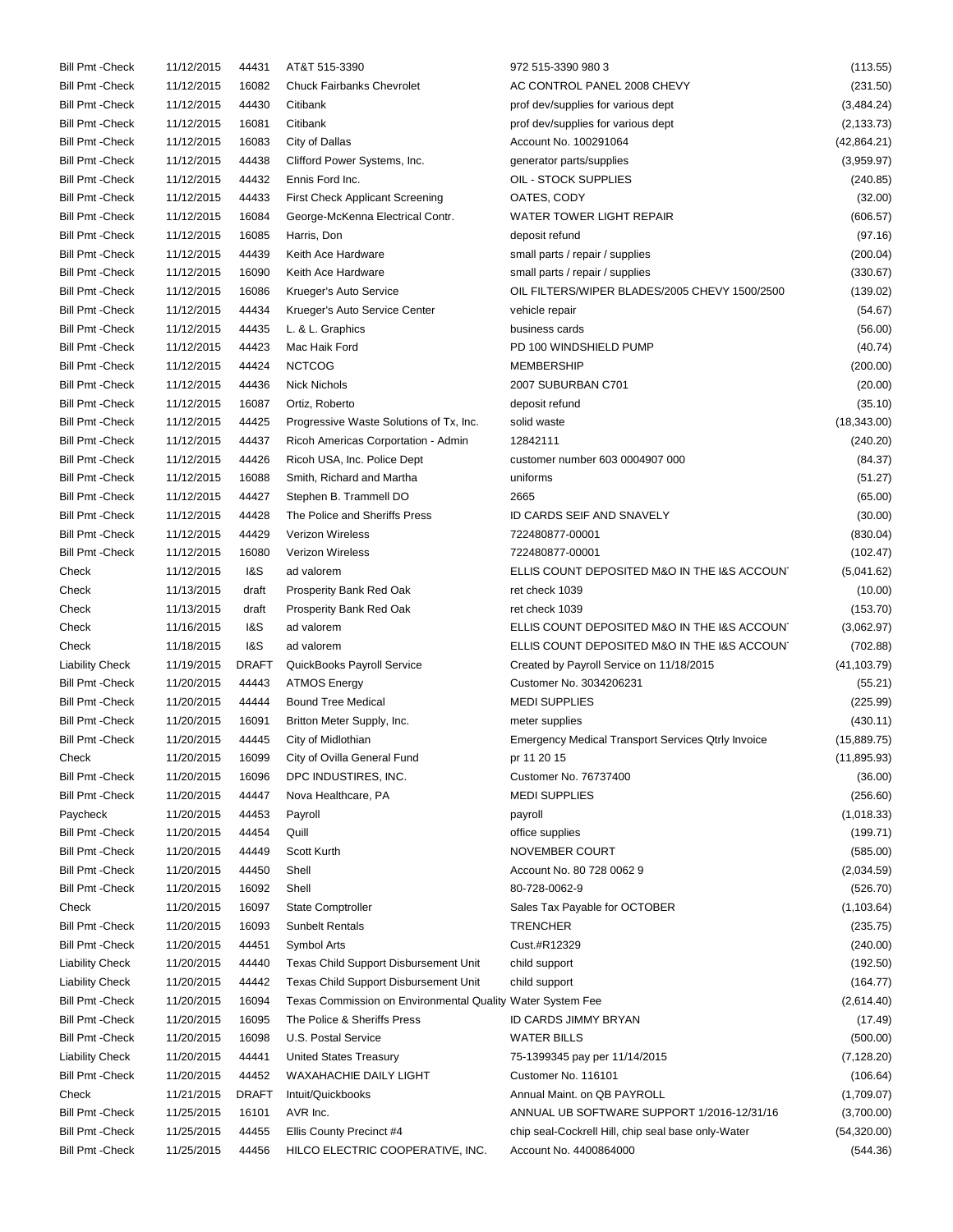| <b>Bill Pmt - Check</b> | 11/25/2015 | 16102         | Hilco Electric Cooperative, Inc.         | 5605450                                           | (148.76)     |
|-------------------------|------------|---------------|------------------------------------------|---------------------------------------------------|--------------|
| <b>Bill Pmt - Check</b> | 11/25/2015 | 44457         | L. & L. Graphics                         | <b>WARNING LABELS</b>                             | (150.00)     |
| <b>Bill Pmt - Check</b> | 11/25/2015 | 44458         | Nichols, Jackson, Dillard, Hager & Smith | legal services                                    | (571.11)     |
| <b>Bill Pmt - Check</b> | 11/25/2015 | 44459         | North Texas Tollway Authority            | 2443111                                           | (3.63)       |
| <b>Bill Pmt - Check</b> | 11/25/2015 | 44460         | Perdue, Brandon, Fielder, Collins & Mott | Collection Agency Fee for OCTOBER                 | (429.60)     |
| <b>Bill Pmt - Check</b> | 11/25/2015 | 44461         | Quill                                    | office supplies                                   | (190.31)     |
| <b>Bill Pmt - Check</b> | 11/25/2015 | 44462         | Red The Uniform Tailor                   | <b>RAINCOAT</b>                                   | (105.78)     |
| <b>Bill Pmt - Check</b> | 11/25/2015 | 44463         | Ricoh Americas Corportation - Admin      | 12842111                                          | (200.29)     |
| <b>Bill Pmt - Check</b> | 11/25/2015 | 44464         | T.M.C.C.P.                               | 2015 Supplement for Election Law                  | (48.00)      |
| <b>Bill Pmt - Check</b> | 11/25/2015 | 44465         | Technology & Beyond                      | I.T.                                              | (1,374.98)   |
| <b>Bill Pmt - Check</b> | 11/25/2015 | 44466         | The Police and Sheriffs Press            | <b>ID CARDS KNIGHT</b>                            | (15.00)      |
| <b>Bill Pmt - Check</b> | 11/25/2015 | 44467         | UNITED SITE SERVICES OF Texas, Inc.      | HBI-05767- Portable Restrooms for Park            | (209.57)     |
|                         |            |               |                                          | <b>GARBAGE NOVEMBER</b>                           |              |
| Check                   | 11/30/2015 | 16126         | City of Ovilla General Fund              |                                                   | (18, 577.08) |
| General Journal         | 11/30/2015 | <b>B</b> 5003 | RevTrak, Inc                             | return from revtrak                               | 76.08        |
| <b>Liability Check</b>  | 12/01/2015 | 44469         | Aetna                                    | insurance                                         | (682.80)     |
| <b>Liability Check</b>  | 12/01/2015 | 44471         | AFLAC                                    | insurance                                         | (951.94)     |
| <b>Bill Pmt - Check</b> | 12/01/2015 | 44468         | <b>Blue Cross Blue Shield</b>            | Account No. 028829 - City of Ovilla/DECEMBER 2015 | (8,013.82)   |
| <b>Bill Pmt - Check</b> | 12/01/2015 | 16103         | <b>Blue Cross Blue Shield</b>            | Account No. 028829 - City of Ovilla/DECEMBER 2015 | (2,649.20)   |
| <b>Liability Check</b>  | 12/01/2015 | 44470         | <b>Colonial Life Processing Center</b>   | insurance                                         | (29.94)      |
| Check                   | 12/02/2015 | draft         | <b>Prosperity Bank</b>                   | returned check 8887 fee                           | (10.00)      |
| Check                   | 12/02/2015 | draft         | prosperity bank                          | returned check 8887                               | (85.31)      |
| <b>Liability Check</b>  | 12/03/2015 | <b>DRAFT</b>  | QuickBooks Payroll Service               | Created by Payroll Service on 12/02/2015          | (40, 168.61) |
| <b>Bill Pmt - Check</b> | 12/04/2015 | 44477         | <b>Birch Communications</b>              | Account id 719994                                 | (634.88)     |
| <b>Bill Pmt - Check</b> | 12/04/2015 | 16104         | <b>Birch Communications</b>              | Account id 719994                                 | (211.63)     |
| <b>Bill Pmt - Check</b> | 12/04/2015 | 44478         | <b>Bound Tree Medical</b>                | <b>MEDI SUPPLIES</b>                              | (11.97)      |
| <b>Bill Pmt - Check</b> | 12/04/2015 | 16105         | C & K Smith LLC                          | sandy loam                                        | (400.00)     |
| <b>Bill Pmt - Check</b> | 12/04/2015 | 16110         | C&P Pump Services, Inc.                  | <b>REPAIR MYERS PUMP</b>                          | (5,542.00)   |
| Check                   | 12/04/2015 | 16113         | City of Ovilla                           | PR 12415                                          | (11, 399.62) |
| <b>Bill Pmt - Check</b> | 12/04/2015 | 44479         | Dallas Central Appraisal District        | 2ND Quarter Budget Allocation for Tax Collection  | (182.00)     |
| <b>Bill Pmt - Check</b> | 12/04/2015 | 44480         | DeSoto Janitorial Supply, Inc.           | <b>CUSTODIAL SUPPLIES</b>                         | (201.53)     |
| <b>Bill Pmt - Check</b> | 12/04/2015 | 16106         | DPC INDUSTIRES, INC.                     | Customer No. 76737400                             | (531.46)     |
| <b>Bill Pmt - Check</b> | 12/04/2015 | 44481         | Dr. Katherine Donaldson, Psy. D.         | S. GEISER                                         | (125.00)     |
| <b>Bill Pmt - Check</b> | 12/04/2015 | 16107         | Durable Component Tech                   | EYE WASH STATIONS                                 | (155.72)     |
| <b>Bill Pmt - Check</b> | 12/04/2015 | 16108         | Gexa Energy LP                           | Account No. 91893-2                               | (1, 857.10)  |
| <b>Bill Pmt - Check</b> | 12/04/2015 | 44482         | Gexa Energy, LP                          | Account No. 91893-2                               | (4,626.82)   |
| <b>Bill Pmt - Check</b> | 12/04/2015 | 44494         | Keith Ace Hardware                       | small parts / repair / supplies                   | (48.08)      |
| <b>Bill Pmt - Check</b> | 12/04/2015 | 16112         | Keith Ace Hardware                       | small parts / repair / supplies                   | (346.45)     |
| Bill Pmt - Check        | 12/04/2015 | 16109         | Krueger's Auto Service                   | vehicle parts or supplies                         | (77.67)      |
| <b>Bill Pmt - Check</b> | 12/04/2015 | 44483         | Night Line Janitorial Services, Inc.     | janitor service                                   | (579.00)     |
| Paycheck                | 12/04/2015 | 44472         | Payroll                                  | payroll                                           | (980.59)     |
| <b>Bill Pmt - Check</b> | 12/04/2015 | 44484         | Quill                                    | office supplies                                   | (147.52)     |
| <b>Bill Pmt - Check</b> | 12/04/2015 | 44485         | Red The Uniform Tailor                   | <b>JACKET</b>                                     |              |
|                         |            |               |                                          |                                                   | (296.96)     |
| <b>Bill Pmt - Check</b> | 12/04/2015 | 44486         | SafeNow Security                         | <b>NOVEMBER</b>                                   | (45.99)      |
| <b>Bill Pmt - Check</b> | 12/04/2015 | 44487         | Siddons-Martin Emergency Group, LLC      | 1998 SPAR AIR COMPRESSER                          | (1, 171.33)  |
| <b>Bill Pmt - Check</b> | 12/04/2015 | 44488         | State Farm Fire & Casualty Co.           | <b>Fidelity Bond</b>                              | (300.00)     |
| <b>Bill Pmt - Check</b> | 12/04/2015 | 44489         | State Firemans's and Fire Marshals Assoc | DUES 1/16-12/16                                   | (495.00)     |
| <b>Liability Check</b>  | 12/04/2015 | 44473         | Superior Vision of Texas                 | insurance                                         | (119.17)     |
| <b>Bill Pmt - Check</b> | 12/04/2015 | 44490         | Technology & Beyond                      | <b>DECEMBER</b>                                   | (1,438.25)   |
| <b>Liability Check</b>  | 12/04/2015 | 44474         | Texas Child Support Disbursement Unit    | child support                                     | (192.50)     |
| <b>Liability Check</b>  | 12/04/2015 | 44476         | Texas Child Support Disbursement Unit    | child support                                     | (164.77)     |
| <b>Bill Pmt - Check</b> | 12/04/2015 | 44491         | TransUnion Risk Alternative              | <b>NOVEMBER</b>                                   | (9.25)       |
| <b>Bill Pmt - Check</b> | 12/04/2015 | 16111         | <b>Trinity River Authority of Texas</b>  | Customer No. CTR000610 2014                       | (160.00)     |
| <b>Liability Check</b>  | 12/04/2015 | 44475         | <b>United States Treasury</b>            | 75-1399345 per end 11 28 15                       | (7, 392.72)  |
| <b>Bill Pmt - Check</b> | 12/04/2015 | 44492         | WAXAHACHIE DAILY LIGHT                   | Customer No. 116101                               | (427.70)     |
| <b>Bill Pmt - Check</b> | 12/04/2015 | 44493         | Wiseman Hardware, Inc.                   | small parts / repair / supplies                   | (170.57)     |
| General Journal         | 12/07/2015 | revtrak       | RevTrak, Inc                             | revtrak fee                                       | (490.72)     |
| <b>Bill Pmt - Check</b> | 12/08/2015 | 44495         | <b>Blue Cross Blue Shield</b>            | Account No. 028829 - City of Ovilla/ALONSO, NOV   | (662.30)     |
| <b>Bill Pmt - Check</b> | 12/11/2015 | 44498         | Aaron Zalkovsky                          | Volunteer Firefighter Incentive                   | (50.00)      |
| <b>Bill Pmt - Check</b> | 12/11/2015 | 44506         | Air Supply of North Texas                | Customer No. 30234                                | (18.00)      |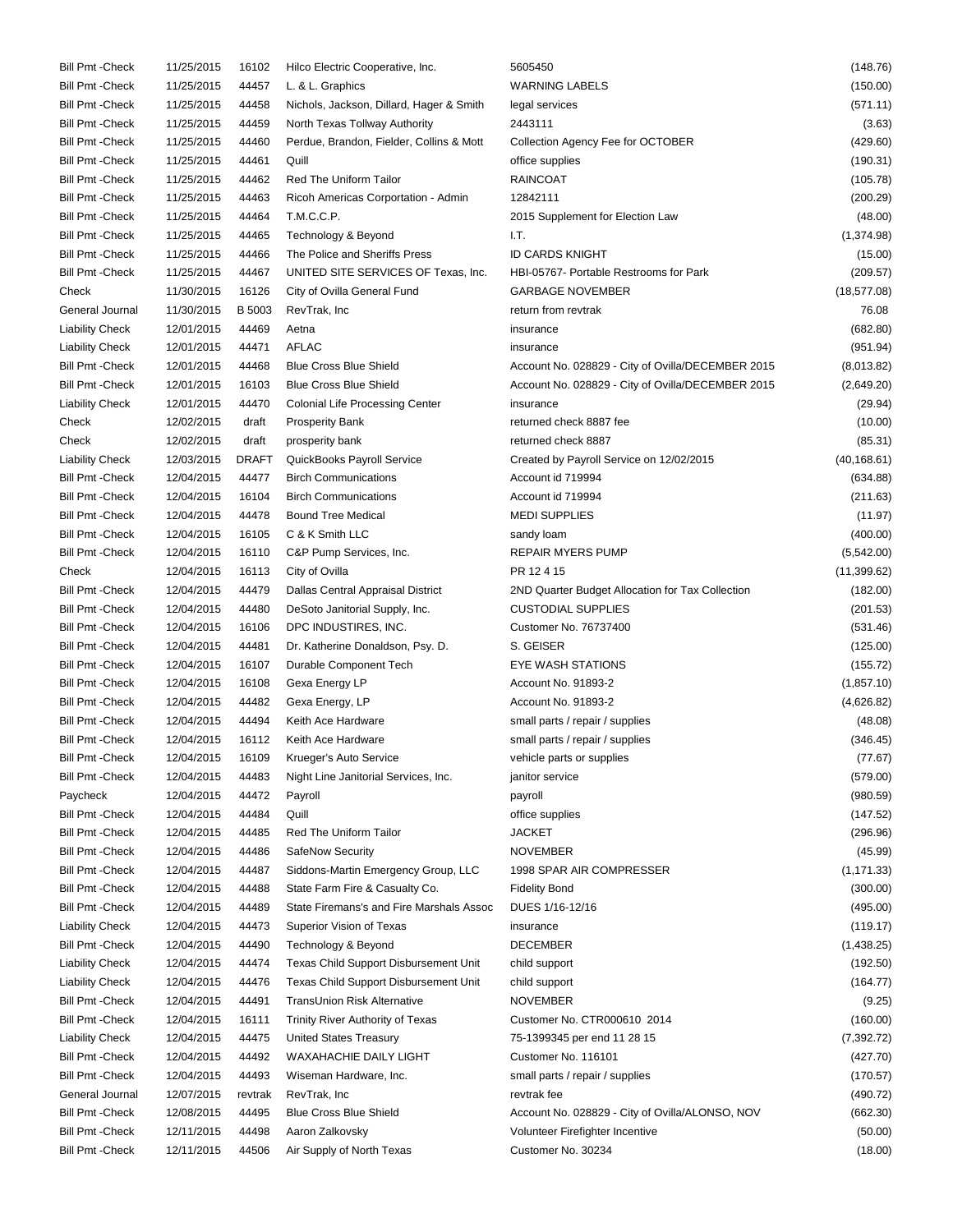| <b>Bill Pmt - Check</b> | 12/11/2015 | 44497        | <b>American Express</b>                  | prof dev/supplies for various dept                      | (435.20)     |
|-------------------------|------------|--------------|------------------------------------------|---------------------------------------------------------|--------------|
| <b>Bill Pmt - Check</b> | 12/11/2015 | 44499        | <b>Brian C Schwagart</b>                 | <b>INCENTIVE PROGRAM</b>                                | (25.00)      |
| <b>Bill Pmt - Check</b> | 12/11/2015 | 44507        | Britton Meter Supply, Inc.               | <b>BAND</b>                                             | (38.08)      |
| <b>Bill Pmt - Check</b> | 12/11/2015 | 44508        | Bureau Veritas North America, Inc.       | inspections                                             | (599.79)     |
| <b>Bill Pmt - Check</b> | 12/11/2015 | 44531        | Citibank                                 | prof dev/supplies for various dept                      | (2, 123.41)  |
| <b>Bill Pmt - Check</b> | 12/11/2015 | 16115        | Citibank                                 | 8639-Credit Card Charges                                | (200.00)     |
| <b>Bill Pmt - Check</b> | 12/11/2015 | 44509        | City of Waxahachie                       | impound                                                 | (500.00)     |
| <b>Bill Pmt - Check</b> | 12/11/2015 | 44510        | Clifford Power Systems, Inc.             | KOHLER REPLACED BLOCKED HEATER                          | (701.95)     |
| <b>Bill Pmt - Check</b> | 12/11/2015 | 44500        | <b>Everett Spencer</b>                   | Incentive Program                                       | (140.00)     |
| <b>Bill Pmt - Check</b> | 12/11/2015 | 44511        | <b>First Check Applicant Screening</b>   | OATES, AND VAUGHN                                       | (6.00)       |
| <b>Bill Pmt - Check</b> | 12/11/2015 | 44512        | Franklin Legal Publishing, Inc.          | preparation and printing of supplement no 8             | (1,250.00)   |
| <b>Bill Pmt - Check</b> | 12/11/2015 | 44513        | Gifford Electric Inc.                    | Annual Siren Maintenance 2015-2016                      | (780.00)     |
| <b>Bill Pmt - Check</b> | 12/11/2015 | 44501        | Jacki Witherspoon                        | <b>VOLUNTEER INCENTIVE PROGRAM</b>                      | (100.00)     |
| <b>Bill Pmt - Check</b> | 12/11/2015 | 44502        | James Dillon Cartwright                  | <b>VOLUNTEER INCENTIVE PROGRAM</b>                      | (150.00)     |
| <b>Bill Pmt - Check</b> | 12/11/2015 | 44503        | John Chapman                             | <b>VOLUNTEER INCENTIVE PROGRAM</b>                      | (150.00)     |
| <b>Bill Pmt - Check</b> | 12/11/2015 | 44514        | KONICA MINOLTA BUSINESS                  |                                                         |              |
| <b>Bill Pmt - Check</b> | 12/11/2015 | 44515        | Mr. Fix It                               | 061-0040730-000- Copier Pmt.<br><b>CHAIN SAW REPAIR</b> | (164.16)     |
|                         |            |              |                                          |                                                         | (39.27)      |
| <b>Bill Pmt - Check</b> | 12/11/2015 | 44516        | On Time Couriers & Process               | Birkhoff, hendricks, hidden valley subdivision          | (64.97)      |
| <b>Bill Pmt - Check</b> | 12/11/2015 | 44517        | Progressive Waste Solutions of Tx, Inc.  | <b>NOVEMBER</b>                                         | (18, 343.00) |
| <b>Bill Pmt - Check</b> | 12/11/2015 | 44518        | Quill                                    | office supplies                                         | (127.90)     |
| <b>Bill Pmt - Check</b> | 12/11/2015 | 44519        | <b>Red The Uniform Tailor</b>            | uniforms                                                | (247.55)     |
| <b>Bill Pmt - Check</b> | 12/11/2015 | 44526        | Ricoh Americas Corportation - Admin      | 12842111                                                | (240.20)     |
| <b>Bill Pmt - Check</b> | 12/11/2015 | 44520        | Ricoh USA, Inc. Police Dept              | customer number 603 0004907 000                         | (84.37)      |
| <b>Bill Pmt - Check</b> | 12/11/2015 | 44504        | Sean Baily                               | volunteer incentive program                             | (300.00)     |
| <b>Liability Check</b>  | 12/11/2015 | 44496        | T. M. R. S.                              | 00961                                                   | (11, 839.07) |
| <b>Bill Pmt - Check</b> | 12/11/2015 | 44521        | Technology & Beyond                      | SUPPORT - CHIEFS COMPUTER                               | (220.00)     |
| <b>Bill Pmt - Check</b> | 12/11/2015 | 44522        | <b>Texas City Management Association</b> | D Burn Dues and Magazine                                | (262.20)     |
| <b>Bill Pmt - Check</b> | 12/11/2015 | 44524        | The MacFarlane Firm, PC                  | legal services                                          | (510.00)     |
| <b>Bill Pmt - Check</b> | 12/11/2015 | 44505        | Timothy J. Sherwood                      | <b>VOLUNTEER INCENTIVE PROGRAM</b>                      | (112.50)     |
| <b>Bill Pmt - Check</b> | 12/11/2015 | 16114        | U.S. Postal Service                      | <b>WATER BILLS</b>                                      | (500.00)     |
| <b>Bill Pmt - Check</b> | 12/11/2015 | 44525        | Yeldell, Wilson & Co., P.C.              | audit                                                   | (265.00)     |
| <b>Liability Check</b>  | 12/17/2015 | <b>DRAFT</b> | QuickBooks Payroll Service               | Created by Payroll Service on 12/15/2015                | (42, 817.03) |
| <b>Bill Pmt - Check</b> | 12/18/2015 | 44533        | APAC TEXAS, INC                          | street supplies                                         | (700.76)     |
| <b>Bill Pmt - Check</b> | 12/18/2015 | 16127        | Ashburne Glen Homeowners Assoc.Inc.      | homeowners dues NOVEMBER                                | (1,604.63)   |
| <b>Bill Pmt - Check</b> | 12/18/2015 | 44534        | AT&T 515-3390                            | 972 515-3390 980 3                                      | (113.55)     |
| <b>Bill Pmt - Check</b> | 12/18/2015 | 16116        | Birkhoff, Hendricks, & Carter, LLP       | <b>CCN MAPPING</b>                                      | (1,100.98)   |
| <b>Bill Pmt - Check</b> | 12/18/2015 | 16117        | City of Dallas                           | Account No. 100291064                                   | (21, 988.45) |
| Check                   | 12/18/2015 | 16135        | City of Ovilla                           | PR 12 18 15                                             | (12, 100.69) |
| <b>Bill Pmt - Check</b> | 12/18/2015 | 16118        | DPC INDUSTIRES, INC.                     | Customer No. 76737400                                   | (36.00)      |
| <b>Bill Pmt - Check</b> | 12/18/2015 | 44535        | Eagle Fire Extinguisher Co., Inc.        | inspections                                             | (141.95)     |
| <b>Bill Pmt - Check</b> | 12/18/2015 | 44551        | Ellis County Precinct #4                 | Reclaim Make Ready 2 Course Chip Seal/Oak Creek Ln      | (9,700.00)   |
| <b>Bill Pmt - Check</b> | 12/18/2015 | 44536        | Flowers by Roberta                       | SYMPATHY ARRANGEMENT - CINDY JONES                      | (50.00)      |
| <b>Bill Pmt - Check</b> | 12/18/2015 | 16119        | Grainger                                 | <b>CAPACITOR</b>                                        | (28.38)      |
| <b>Bill Pmt - Check</b> | 12/18/2015 | 16120        | HD Supply Waterworks, LTD                | water parts and or suplies                              | (312.77)     |
| <b>Bill Pmt - Check</b> | 12/18/2015 | 16128        | Homeowners of Meadow Glen                | Meadow Glen HOA Dues Collected in NOVEMBER              | (357.63)     |
| <b>Bill Pmt - Check</b> | 12/18/2015 | 16121        | Lower Colorado River Authority           | testing                                                 | (8.49)       |
| <b>Bill Pmt - Check</b> | 12/18/2015 | <b>DRAFT</b> | <b>NFPA</b>                              | <b>Member Dues</b>                                      | (165.00)     |
| <b>Bill Pmt - Check</b> | 12/18/2015 | 44538        | O'REILLY AUTO PARTS                      | SUPER START BATTERY                                     | (8.98)       |
| <b>Bill Pmt - Check</b> | 12/18/2015 | 44539        | Pam Woodall                              | phone reimbursement                                     | (70.00)      |
| Paycheck                | 12/18/2015 | 44527        | Payroll                                  | payroll                                                 | (1, 171.90)  |
| <b>Bill Pmt - Check</b> | 12/18/2015 | 44540        | Perdue, Brandon, Fielder, Collins & Mott | Collection Agency Fee for NOVEMBER                      | (1,011.00)   |
| <b>Bill Pmt - Check</b> | 12/18/2015 | 44541        | Quill                                    | office supplies                                         | (49.32)      |
| <b>Bill Pmt - Check</b> | 12/18/2015 | 44542        | Red The Uniform Tailor                   | uniforms                                                | (372.00)     |
| <b>Bill Pmt - Check</b> | 12/18/2015 | 16125        | Rutherford, Glenda & Scott               | deposit refund                                          | (99.71)      |
| <b>Bill Pmt - Check</b> | 12/18/2015 | 44543        | Scott Kurth                              | DECEMBER COURT                                          | (585.00)     |
| <b>Bill Pmt - Check</b> | 12/18/2015 | 44544        | Shell                                    | Account No. 80 728 0062 9                               | (2,053.68)   |
| <b>Bill Pmt - Check</b> | 12/18/2015 | 16122        | Shell                                    | 80-728-0062-9                                           | (463.28)     |
| <b>Bill Pmt - Check</b> | 12/18/2015 | 44545        | Siddons-Martin Emergency Group, LLC      | E 701 REPAIRED HARNESS                                  | (386.37)     |
| <b>Bill Pmt - Check</b> | 12/18/2015 | 44546        | Technology & Beyond                      | PICK UP / DESTROY OLD COMPUTERS                         | (95.00)      |